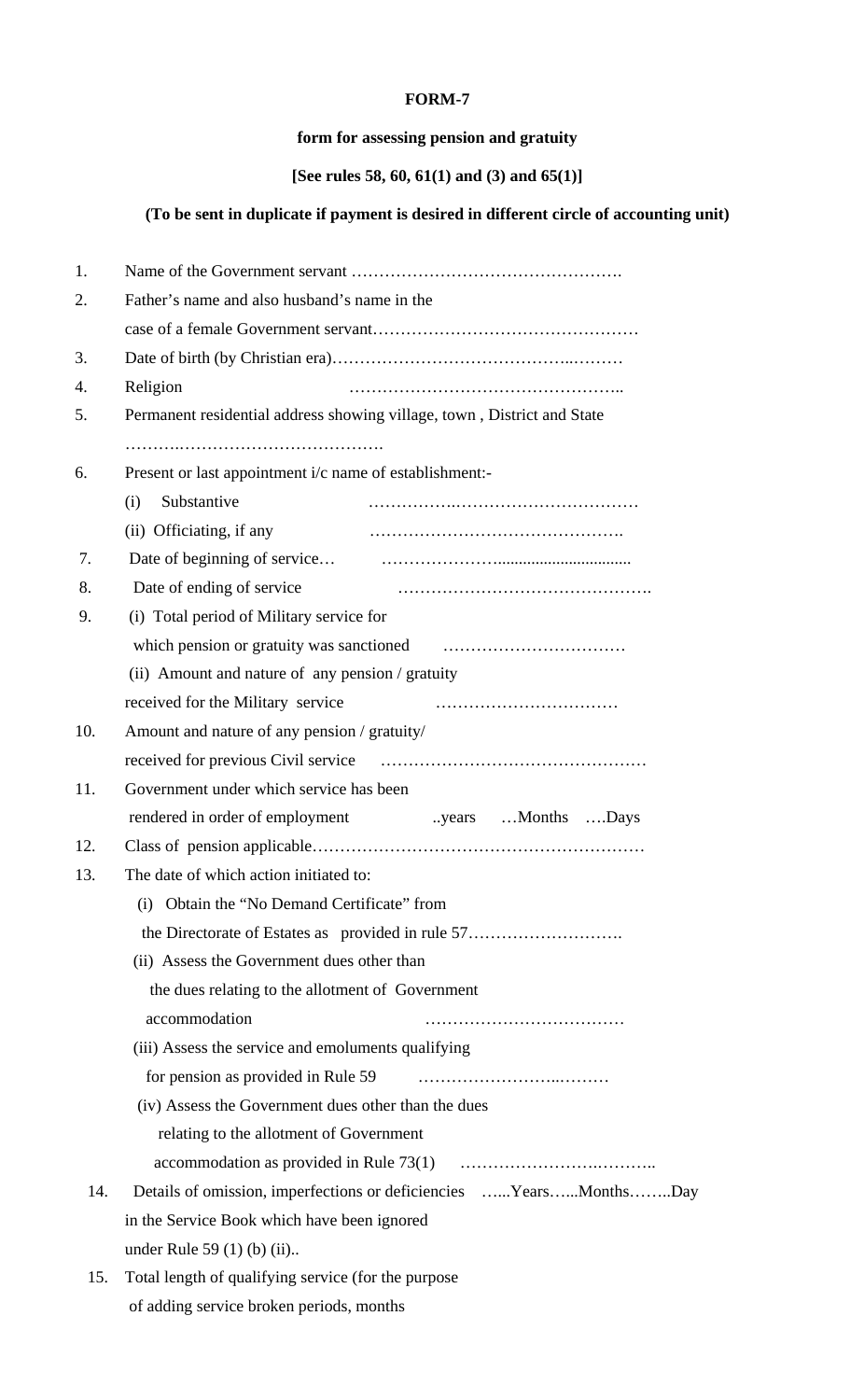|       | reckoned as thirty days)                                                             |
|-------|--------------------------------------------------------------------------------------|
| 16.   | Period of non-qualifying service:-                                                   |
|       | (i) Interruption in service condoned under Rule 28                                   |
|       | (ii) Extraordinary leave non-qualifying for pension                                  |
|       | (iii) Period of suspension not treated as qualifying                                 |
|       | (iv) Any other service not treated as qualifying service                             |
| 17.   | $.Rs$                                                                                |
| 18    | Rs                                                                                   |
|       | Detail attached separately with this Form                                            |
| (i)   | In a case where, the last ten months include some                                    |
|       | period not to be reckoned for calculating average                                    |
|       | emoluments an equal period backward has to                                           |
|       | be taken for calculating average emoluments                                          |
| (ii)  | The calculation of average emoluments should                                         |
|       | be based on actual number of days contained                                          |
|       | in each month                                                                        |
|       |                                                                                      |
| (iii) | Date on which form has been obtained                                                 |
|       | from the Government servant                                                          |
| 20    |                                                                                      |
|       |                                                                                      |
| 21.   |                                                                                      |
| 22.   |                                                                                      |
| 23.   | Proposed amount of provisional pension if                                            |
|       | departmental or judicial proceeding is instituted                                    |
|       | against the Government servant before retirement                                     |
| 24.   | Details of Government dues recoverable out                                           |
|       | of the gratuity:-                                                                    |
|       | License fee for the allotment of Government<br>(i)                                   |
|       | $accommodation[See sub-rule (2), (3) and (4) of Rule 72] \dots$                      |
|       | (ii)                                                                                 |
| 25.   | Whether nomination made for:-                                                        |
|       |                                                                                      |
|       | Family Pension 1950, if applicable<br>(ii)                                           |
| 26.   | Whether Family Pension 1964 applied to the                                           |
|       | Government Servant if so-                                                            |
| (i)   |                                                                                      |
| (ii)  | The amount of the Family Pension becoming payable to the family of the<br>Government |
|       | servant, if death takes place after retirement                                       |
| (a)   |                                                                                      |
| (b)   |                                                                                      |